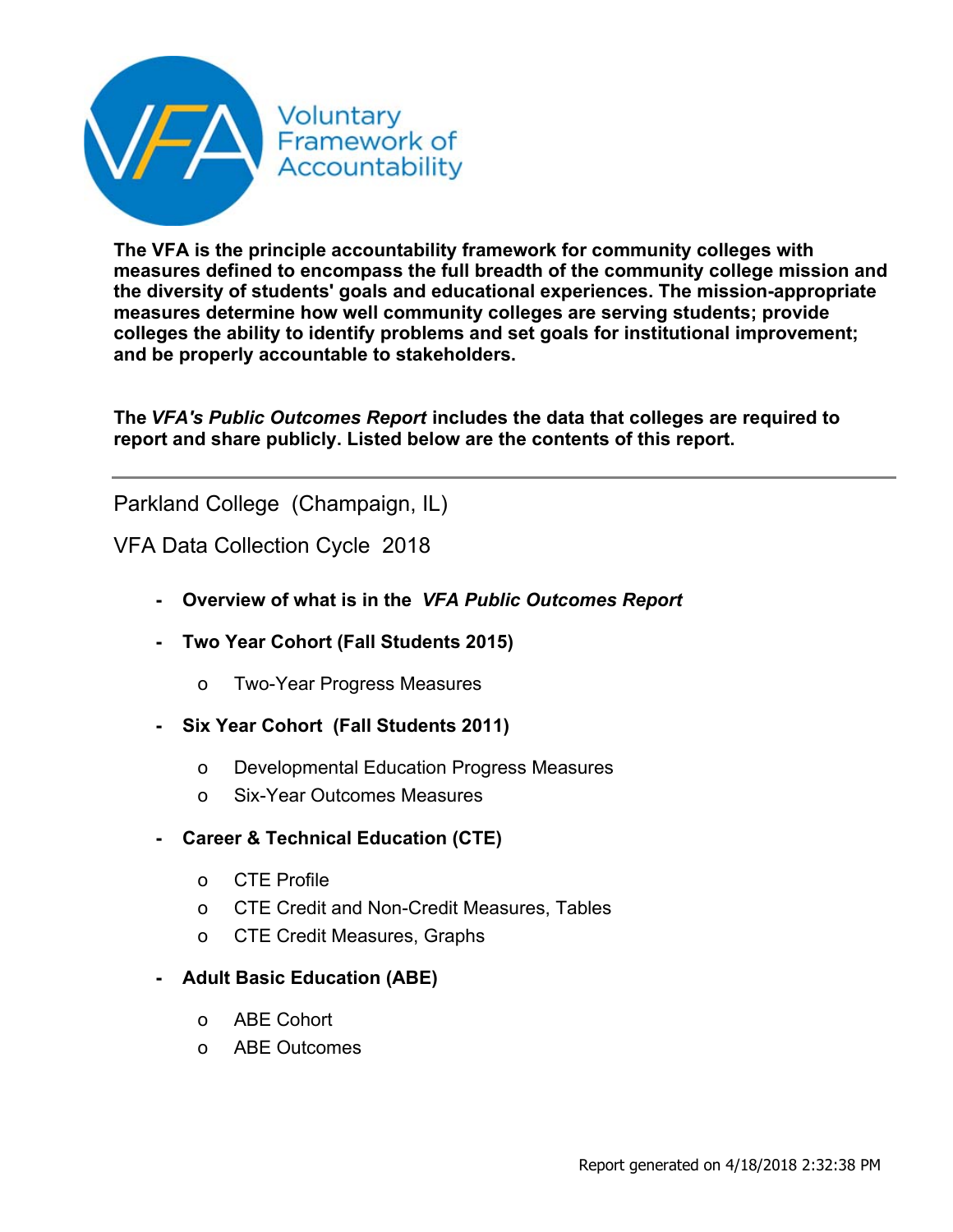## **STUDENT PROGRESS & OUTCOMES (SPO)**

#### *SPO Timeframes*

The SPO measures are reported for students from two timeframes:

### **• TWO YEAR**

Students that entered the college two years ago (Fall Students 2015) and their progress /attainment by the end of those two years

Colleges are required to report the **TWO-YEAR PROGRE ASURES** for the students that entered two years ago

#### **• SIX YEAR**

Students that entered the college six years ago (Fall Students 2011) and their progress and outcomes by the end of those six years

Colleges are required to report the DEVELOPMENTAL EDUCATION **MEASURES** for the students that **SIX-YEAR OUTCOMES** and entered six years ago

#### *SPO Student Cohort Types*

Colleges are also required to report the SPO measures for three types of student groups:

**A. Main Cohort** Fall entering students who are *first time at the reporting college*

**B. Credential Seeking** Students in the Main Cohort who earned 12 credits by the end of their first two years

**C. First Time in College** Students in the Main Cohort who are *first time in college*

#### **SPO: DEVELOPMENTAL EDUCATION PROGRESS MEASURES**

#### *Developmental Subjects: math, English, reading*

• Distribution of developmental need (1, 2, or 3 levels below college level in subject)

Of the students with developmental need in a subject, the number who:

- Attempted any developmental education in subject
- Completed developmental education in subject
- Completed a college-level course in subject

#### *Any Developmental (non-subject)*

- Enrolled in any developmental
- Completed all developmental (and are college-ready)

#### **SPO: TWO-YEAR PROGRESS MEASURES**

- Retention: fall to next term
- Successful completion of credits: 1st term; by end of year two # of total credits completed with a C grade (C-, C+) or better by the cohort
- Reached credit threshold by end of year two # of students in the cohort that earned 24 credits (part-time) or 42 credits (full-time)
- Persistence/attainment: completed certificate/degree; transferred; still enrolled

#### **SPO: SIX-YEAR OUTCOMES MEASURES (unduplicated; hierarchical)**

- Completed certificate, associates, or bachelor's degree (with and without transfer)
- Transfer (no award)
- Persistence: still enrolled
- Left with  $>$  or = 30 credits; Left with  $<$  30 credits

## **CAREER & TECHNICAL EDUCATION (CTE)**

#### *CTE Profile*

#### *CTE profile of the college*

- CTE Enrollment (credit and non-credit); change over previous year
- CTE Completions (credit and non-credit); change over previous year

#### *CTE student outcomes post CTE (credit and non-credit)*

- Completed CTE certificate or degree
- Employed (with wage bands)
- Median wage growth of CTE students post CTE
- Enrolled post-CTE in higher education
- Passed licensure exam
- Completed industry credential(s)

## **ADULT BASIC EDUCATION (ABE)**

Reports on the completion of ABE and post-ABE outcomes of students that took ABE at the college in a given year

Reports on the post-collegiate outcomes of students that completed credit or non-credit CTE or had a significant CTE experience at the college

*CTE Measures & Cohort*

- Completed ABE
- Enrolled in more education post ABE
- Gained employment post ABE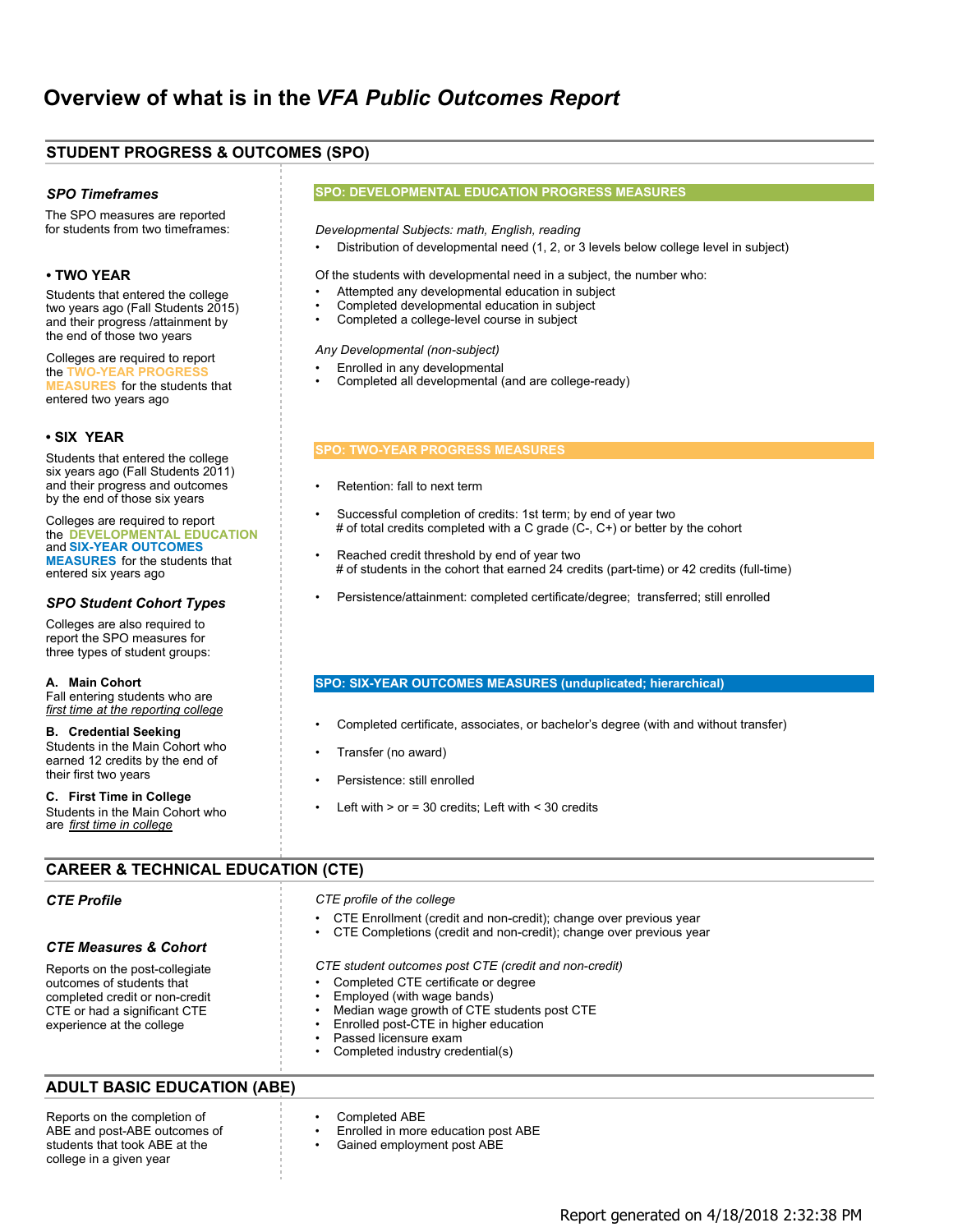## **Two Year Cohort (Fall Students 2015)**

*These data represent students that first entered the college in Fall Students 2015 (or summer before) and their progress by the end of their first two years.*

# **Two-Year Progress Measures**

## **Progress by End of Year Two by Cohort Type**



## **Persistence/Attainment Outcomes by End of Year Two by Cohort Type**



|                     |                                 | <b>Two Year</b><br><b>Cohort</b><br>Count | <b>Completed</b> | <b>Transferred</b> | <b>Still</b><br><b>Enrolled</b> |
|---------------------|---------------------------------|-------------------------------------------|------------------|--------------------|---------------------------------|
|                     | Main<br><b>Cohort</b>           | 2,459                                     | 17.6%            | 10.2%              | 35.1%                           |
|                     | <b>Credential</b><br>Seeking    | 1,548                                     | 28.0%            | 10.8%              | 49.8%                           |
| $\frac{0}{0}$<br>ł. | <b>First Time</b><br>in College | 1,497                                     | 19.6%            | 9.9%               | 43.8%                           |

### **Cohort Types**

*Different types of students*

- A. Main Cohort: fall entering, first time at*reporting* college; "all students"
- B. Credential Seeking: earned 12 credits by end of year two
- C. First Time in College: fall entering, first time in college

\*Students could be in more than one cohort type.

### **Two-Year Progress Measures**

These measures report milestones along the educational pathway and persistence/attainment outcomes by the end of a student's first two years at the college.

The persistence/attainment outcomes by the end of year two provide an early indicator of the cohort's performance. These outcomes are not exhaustive and will not sum to 100% of the students in the cohort. The outcomes are:

- **Unduplicated**
- **Hierarchical**
- Achieved by the end of two years
- Credentials earned at the *reporting* college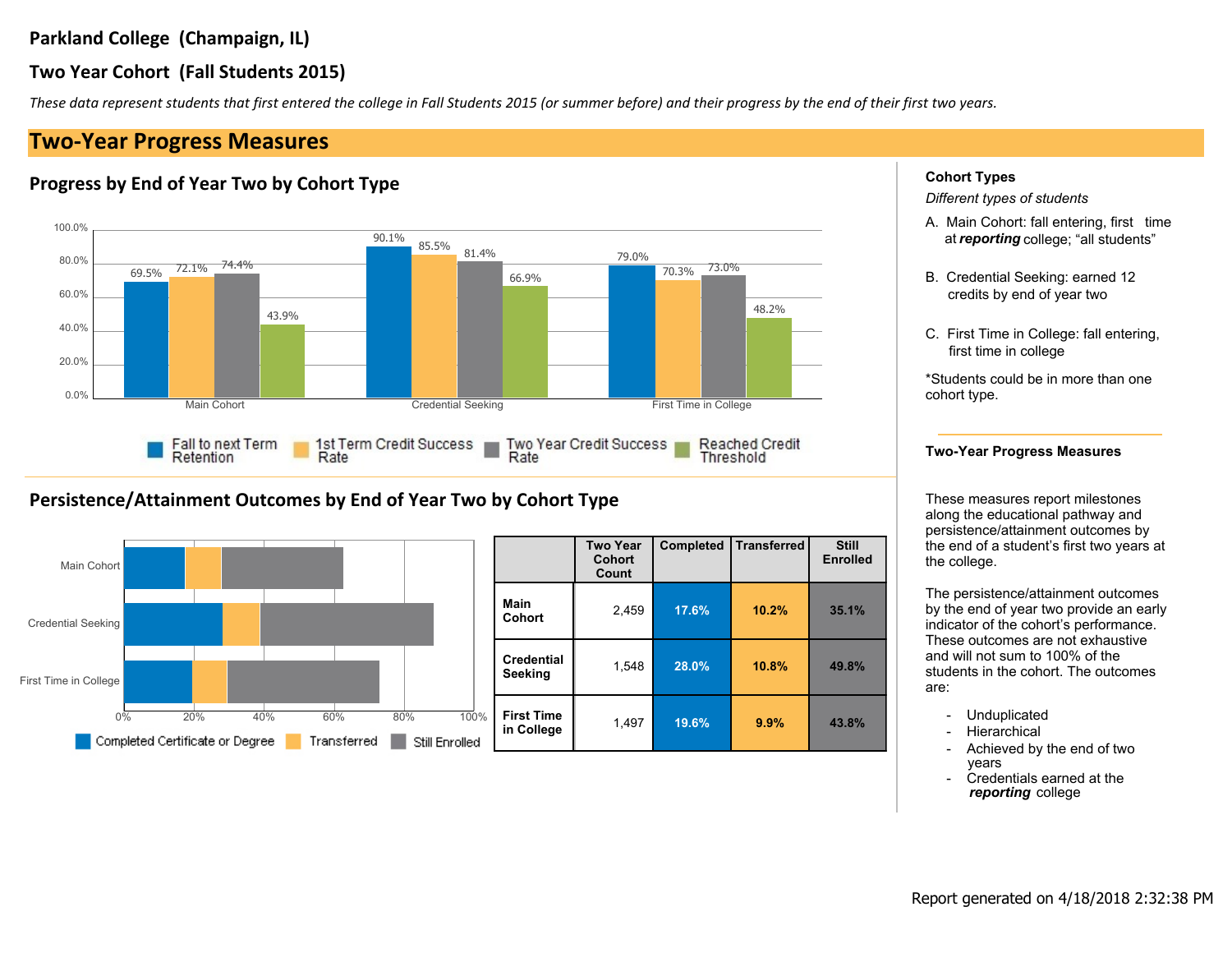## **Six Year Cohort (Fall Students 2011)**

*These data represent students that first entered the college in Fall Students 2011 (or summer before) and their progress and outcomes by the end of six years.*

# **Developmental Math**

## **Developmental Need in Math by Cohort Type**



## **Developmental Outcomes for Students Referred to Dev. Math by Cohort Type**





0% 20% 40% 60% 80% 100% 28.9% 47.5% 27.9%



**Cohort Types** *Different types of students*

- A. Main Cohort: fall entering, first time at*reporting* college; "all students"
- B. Credential Seeking: earned 12 credits by end of year two
- C. First Time in College: fall entering, first time in college

\*Students could be in more than one cohort type.

#### **Developmental Math Need\***

Percent of students in cohort that were referred/placed into developmental math

Developmental need is broken down further into three levels of need, below college level.

### **Developmental Math Need**

These outcomes answer the question: – What percentage of students in the cohort type that needed developmental math – completed developmental math and progressed to successfully complete a college-level course in math?

\*The method of identifying students with a developmental need is "referral".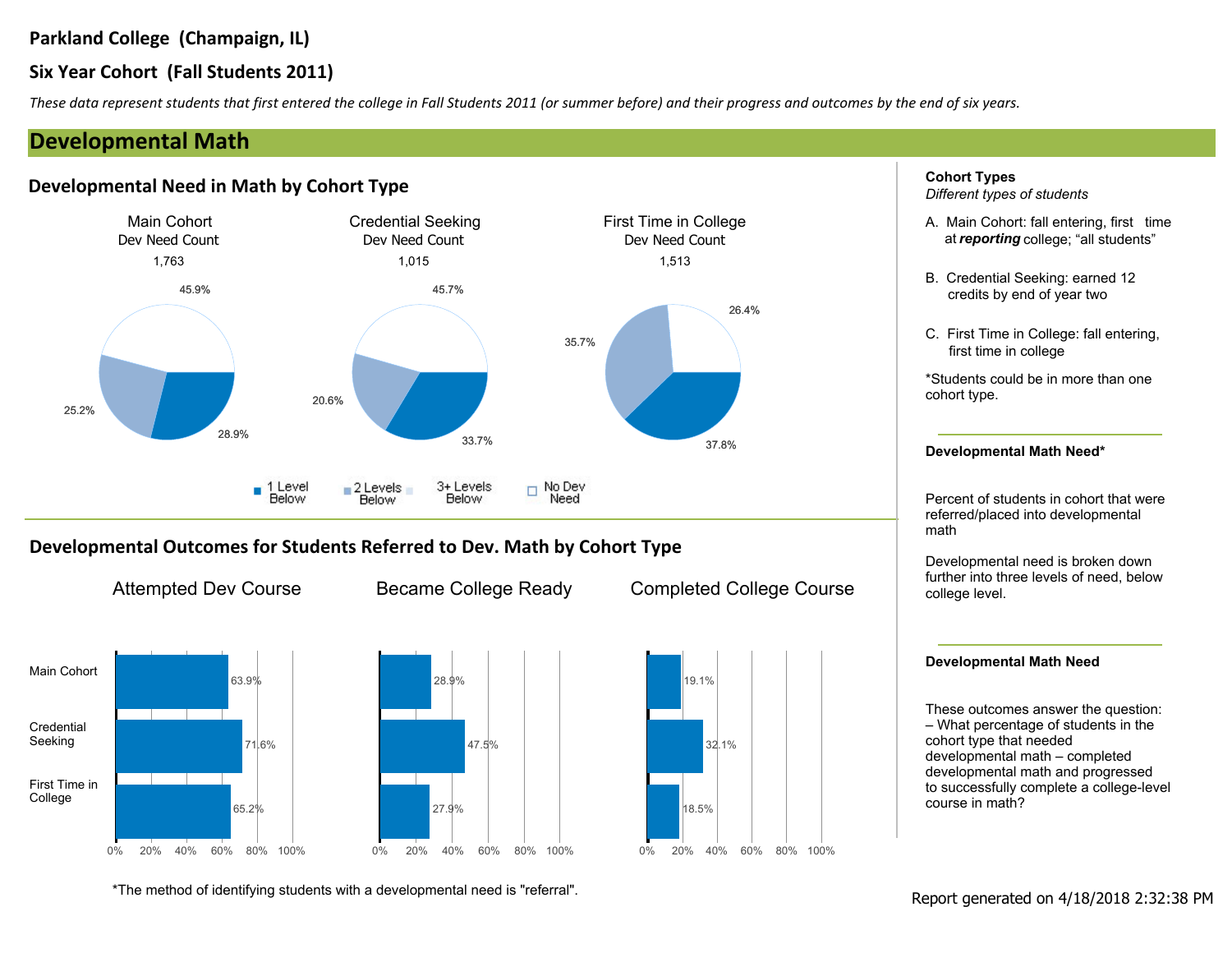## **Six Year Cohort (Fall Students 2011)**

*These data represent students that first entered the college in Fall Students 2011 (or summer before) and their progress and outcomes by the end of six years.*

# **Developmental English**

## **Developmental Need in English by Cohort Type**



## **Developmental Outcomes for Students Referred to Dev. English by Cohort Type**





78.3%







**Cohort Types** *Different types of students*

- A. Main Cohort: fall entering, first time at*reporting* college; "all students"
- B. Credential Seeking: earned 12 credits by end of year two
- C. First Time in College: fall entering, first time in college

\*Students could be in more than one cohort type.

#### **Developmental English Need\***

Percent of students in cohort that were referred/placed into developmental English

Developmental need is broken down further into three levels of need, below college level.

## **Developmental English Outcomes**

These outcomes answer the question: – What percentage of students in the cohort type that needed developmental English – completed developmental English and progressed to successfully complete a college-level course in English?

\*The method of identifying students with a developmental need is "referral".<br>Report generated on 4/18/2018 2:32:38 PM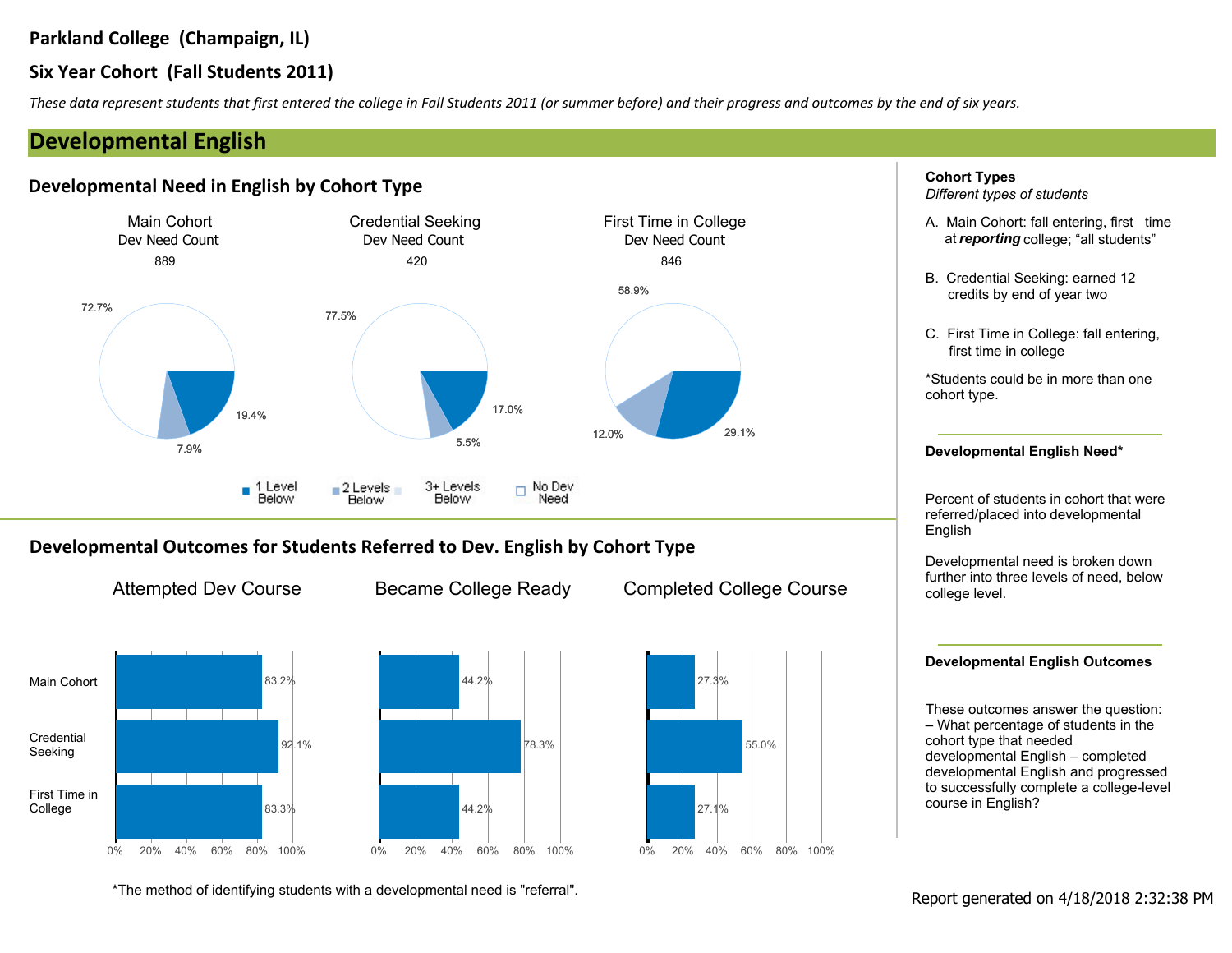# **Six Year Cohort (Fall Students 2011)**

*These data represent students that first entered the college in Fall Students 2011 (or summer before) and their progress and outcomes by the end of six years.*

# **Developmental Reading**

## **Developmental Need in Reading by Cohort Type**



## **Developmental Outcomes for Students Referred to Dev. Reading by Cohort Type**



Attempted Dev Course Became College Ready Completed College Course

0% 20% 40% 60% 80% 100%

Measure Not Applicable

Measure Not Applicable



\*The method of identifying students with a developmental need is "referral".<br>Report generated on 4/18/2018 2:32:38 PM



– What percentage of students in the cohort type that needed developmental Reading – completed developmental Reading and progressed to successfully complete a college-level course in Reading?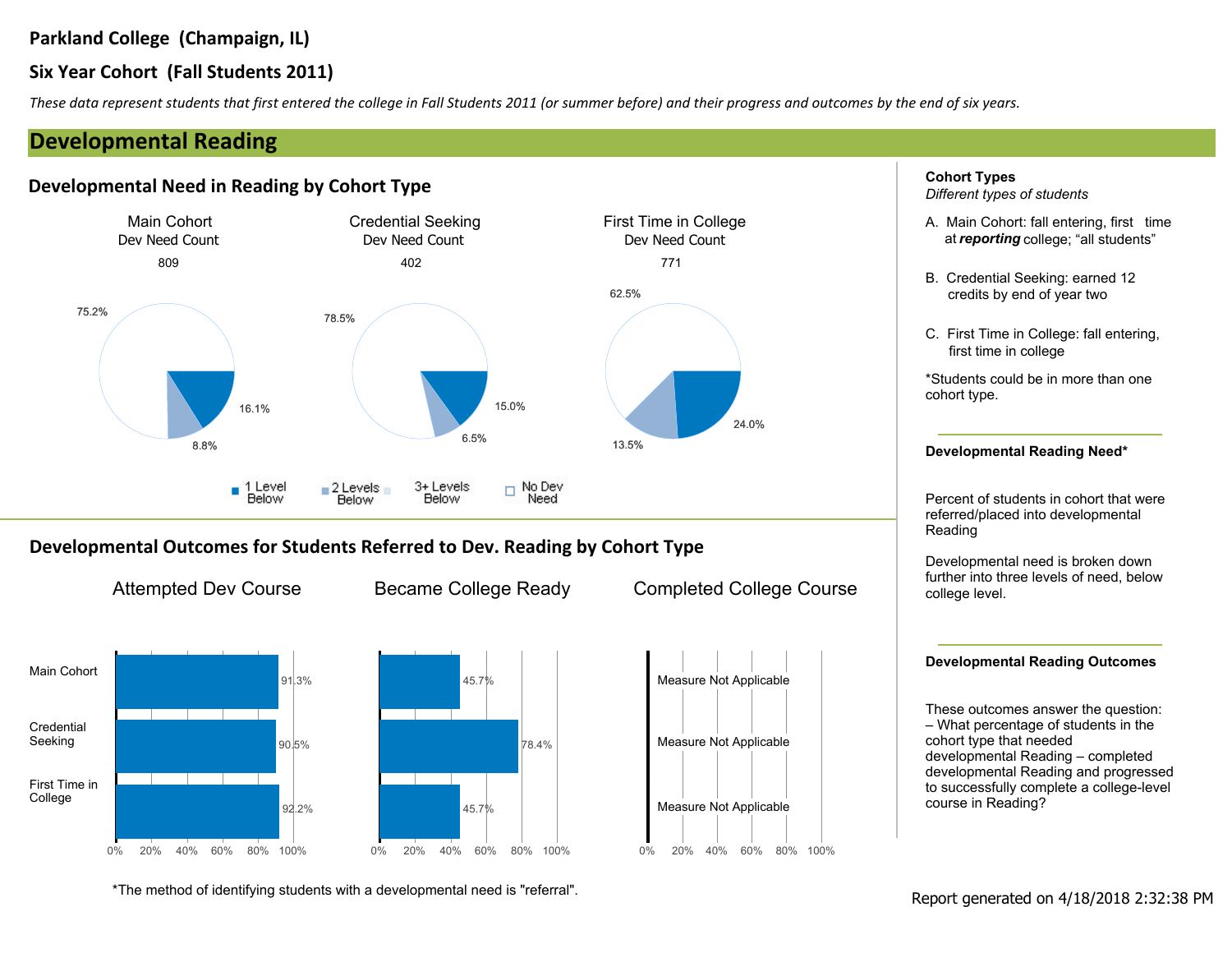# **Six Year Cohort (Fall Students 2011) Parkland College (Champaign, IL)**

*These data represent students that first entered the college in Fall Students 2011 (or summer before) and their progress and outcomes by the end of six years.*

# **Developmental Outcomes across Subjects by Cohort Type**

## **Main Cohort**



# **Credential Seeking**



# **First Time in College Cohort**





0% 20% 40% 60% 80% 100%

44.2%

45.7%

28.9%





## Attempted Dev Course **Became College Ready** Completed College Course

0% 20% 40% 60% 80% 100%

55.0%

32.1%

Measure Not Applicable



|                |         | <b>Main Cohort</b> | <b>Credential Seeking</b> | <b>First Time in College</b> |
|----------------|---------|--------------------|---------------------------|------------------------------|
| Dev Need Count | Math    | 1,763              | 1,015                     | 1,513                        |
| Dev Need Count | English | 889                | 420                       | 846                          |
| Dev Need Count | Reading | 809                | 402                       |                              |



# **Cohort Types**

*Different types of students*

- A. Main Cohort: fall entering, first time at*reporting* college; "all students"
- B. Credential Seeking: earned 12 credits by end of year two
- C. First Time in College: fall entering, first time in college

\*Students could be in more than one cohort type.

## **Developmental Outcomes by Subject**

These outcomes answer the question: – What percentage of students in the cohort type that needed developmental education in a subject – completed developmental education in that subject and progressed to successfully complete a college-level course in the subject?

This view of the data shows how students that are classified by a specific cohort type progress through and complete developmental education.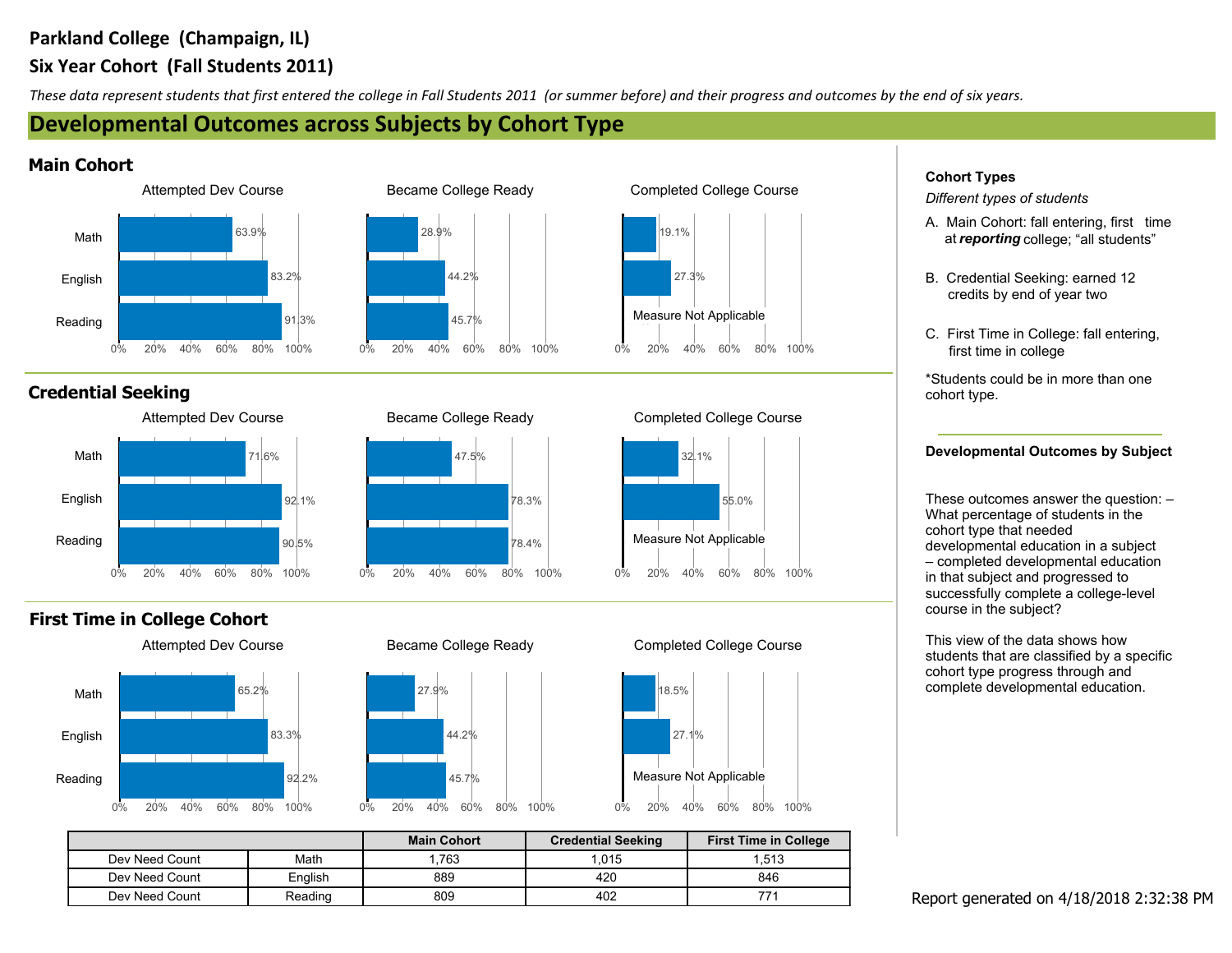# **Six Year Cohort (Fall Students 2011)**

*These data represent students that first entered the college in Fall Students 2011 (or summer before) and their progress and outcomes by the end of six years.*

# **Any Developmental**

|                | <b>Main Cohort</b> | <b>Credential Seeking</b> | <b>First Time in College</b> |
|----------------|--------------------|---------------------------|------------------------------|
| Dev Need Count | .826               | .060                      | .569                         |

# **Any Developmental Need by Cohort Type**



## **Attempted at Least One Developmental Course by Cohort Type**



# **Completed All Developmental Education by Cohort Type**



**Cohort Types** *Different types of students*

- A. Main Cohort: fall entering, first time at*reporting* college; "all students"
- B. Credential Seeking: earned 12 credits by end of year two
- C. First Time in College: fall entering, first time in college

\*Students could be in more than one cohort type.

### **Any Developmental**

Students represented by these data needed developmental education in math, English, reading, or any combination of these subjects. This is an unduplicated count of the students in each of the cohorts that were not college ready (needed developmental education).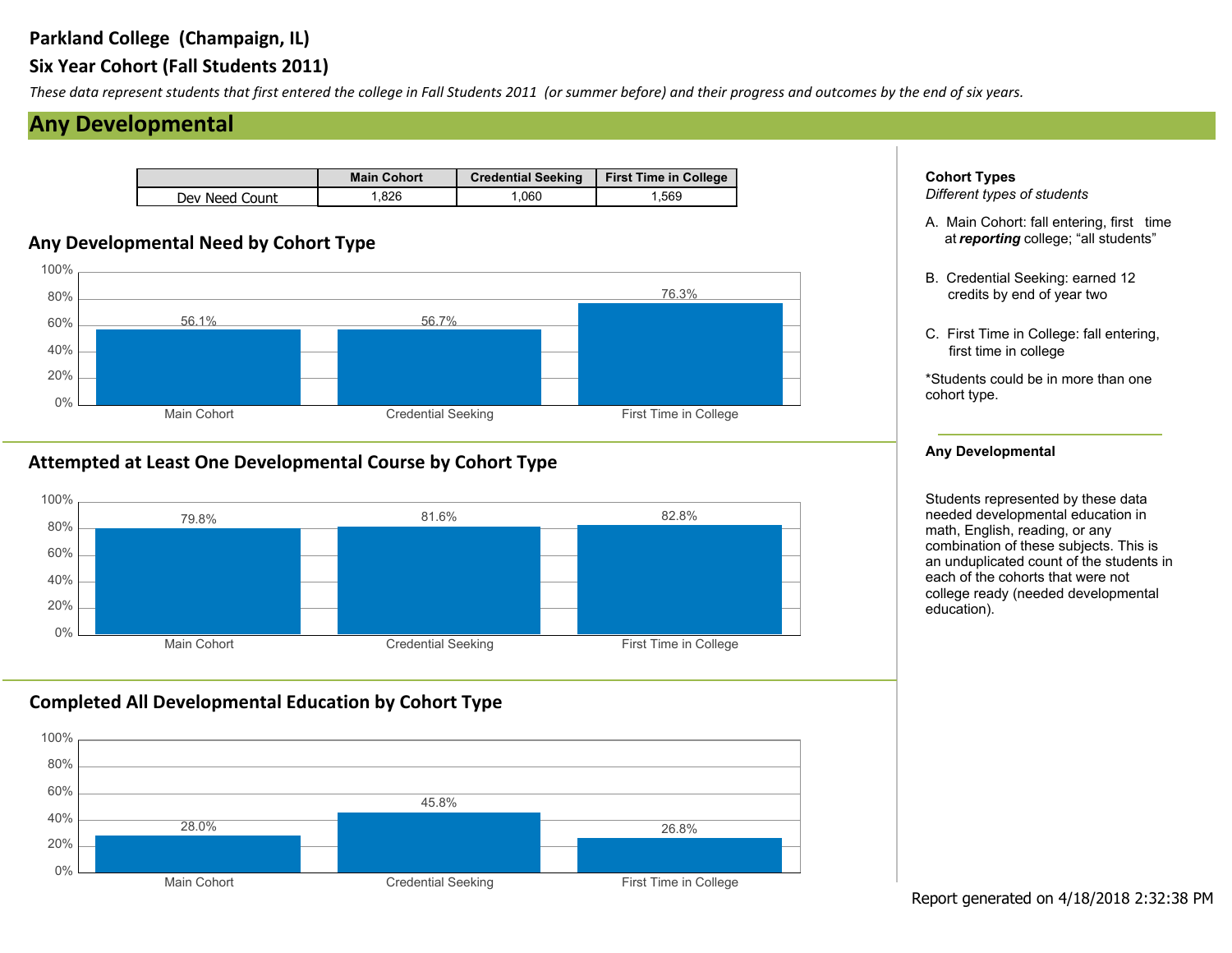## **Six Year Cohort (Fall Students 2011)**

*These data represent students that first entered the college in Fall Students 2011 (or summer before) and their progress by the end of six years.*

# **Six-Year Outcomes**

## **Outcomes by the end of Six Years by Cohort Type**



| <b>Outcomes</b>                  | <b>Main Cohort</b> | <b>Credential Seeking</b> | <b>First Time in College</b> |
|----------------------------------|--------------------|---------------------------|------------------------------|
| <b>Cohort Count</b>              | 3,257              | 1.869                     | 2,057                        |
| <b>Bachelor's</b>                | N/A                | N/A                       | N/A                          |
| <b>Associate (Transfer)</b>      | 6.8%               | 11.8%                     | 7.4%                         |
| <b>Associate (No Transfer)</b>   | $8.0\%$            | 13.9%                     | 8.5%                         |
| <b>Certificate (Transfer)</b>    | 1.4%               | 2.3%                      | 1.5%                         |
| <b>Certificate (No Transfer)</b> | 3.3%               | 5.5%                      | 4.1%                         |
| <b>No Award (Transfer)</b>       | 28.9%              | 31.1%                     | 34.2%                        |
| <b>Still Enrolled</b>            | 2.9%               | 2.9%                      | $3.6\%$                      |
| Left with $>$ or = 30 credits    | $9.2\%$            | 14.7%                     | 7.8%                         |
| Left with $<$ 30 credits         | 39.5%              | 17.9%                     | 32.9%                        |

**Cohort Types** *Different types of students*

- A. Main Cohort: fall entering, first time at*reporting* college; "all students"
- B. Credential Seeking: earned 12 credits by end of year two
- C. First Time in College: fall entering, first time in college

\*Students could be in more than one cohort type.

### **Six-Year Outcomes Measures**

These measures report nine potential outcomes for the students in the cohort ranging from receipt of a credential (with and without transfer) to left the college.

Each student in the cohort is counted in only one of the Six-Year Outcomes and the sum of all of the outcomes will total 100% of the cohort.

- Unduplicated
- Hierarchical
- Achieved by the end of six - Credentials earned at the years
- *reporting* college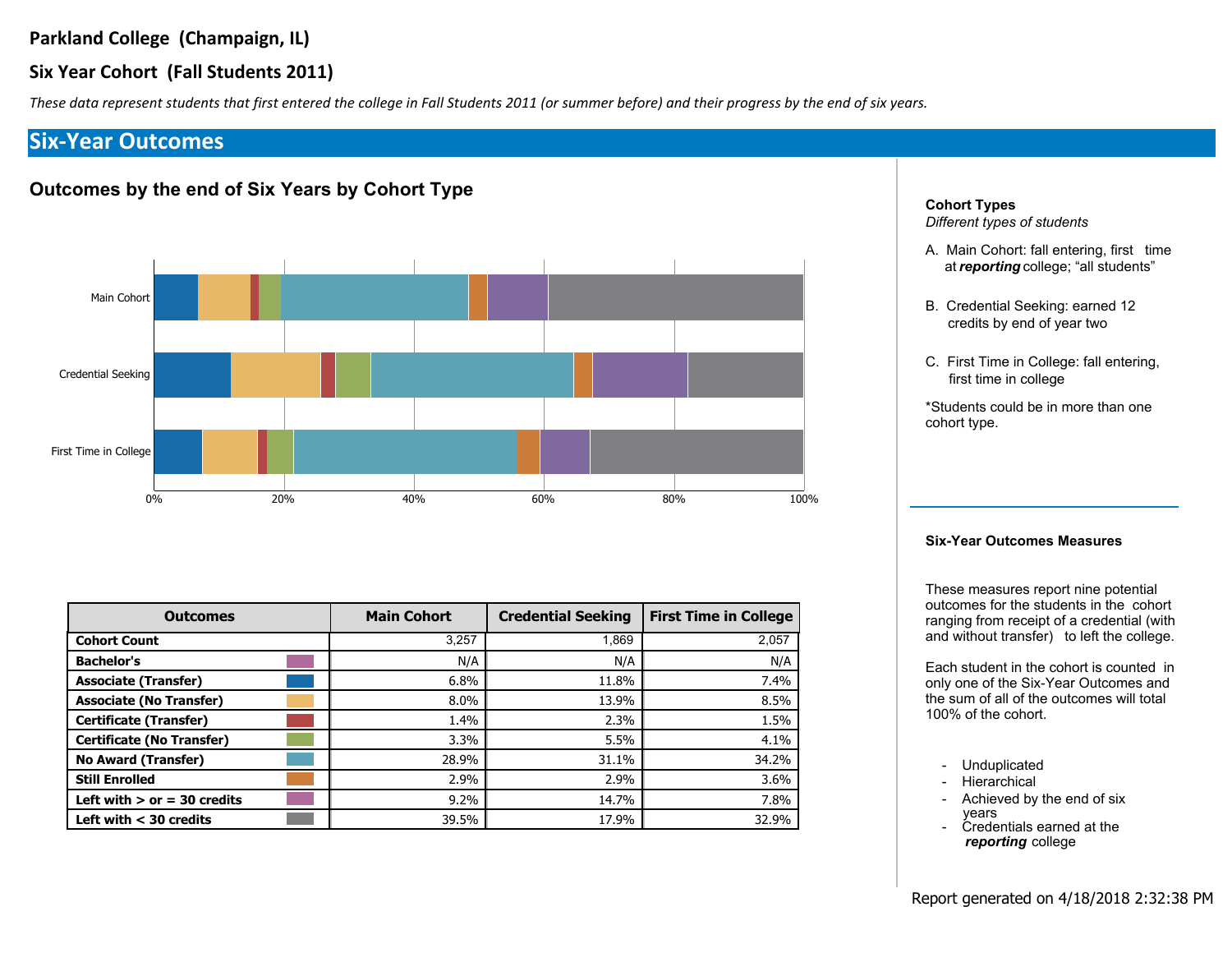**Comparison of the college's IPEDS (federal) graduation rate to the college's VFA Six-Year Outcomes**



## **VFA Cohort Types:**

- Main Cohort: fall entering, first time at reporting institution, "all students".
- Credential Seeking: fall entering, earned 12 credits by end of year two.
- First Time in College: fall entering, first time in any post-secondary institution.

Note: This is a baccalaureate degree granting college; therefore cohort data for Fall Students 2011 is not available and data for "Still Enrolled" is not available.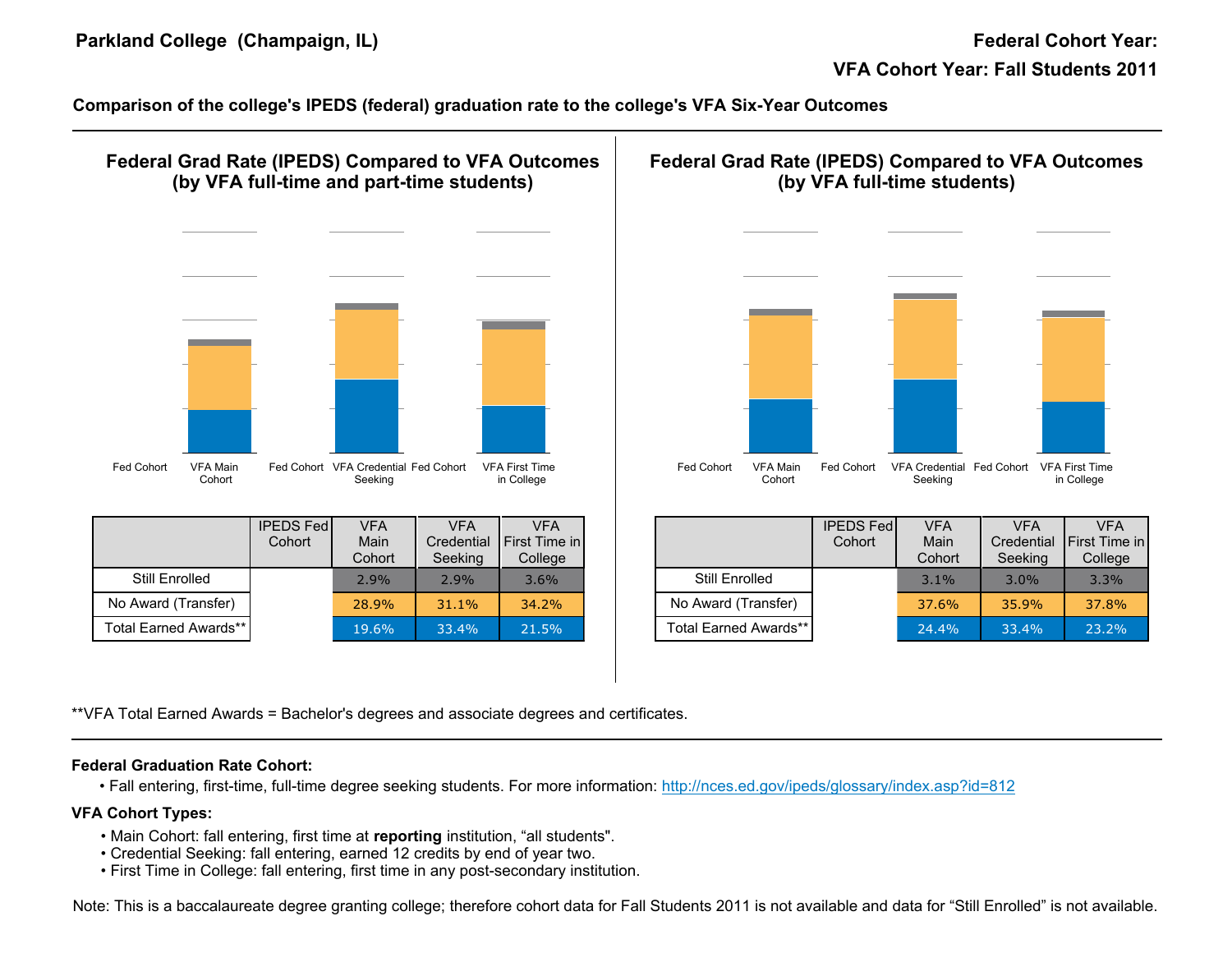**All VFA college's comparison of IPEDS (federal) graduation rate to VFA Six -Year Outcomes**



\*\*VFA Total Earned Awards = Bachelor's degrees and associate degrees and certificates.

## **Federal Graduation Rate Cohort:**

• Fall entering, first-time, full-time degree seeking students. For more information: http://nces.ed.gov/ipeds/glossary/index.asp?id=812

## **VFA Cohort Types:**

- Main Cohort: fall entering, first time at reporting institution, "all students".
- Credential Seeking: fall entering, earned 12 credits by end of year two.
- First Time in College: fall entering, first time in any post-secondary institution.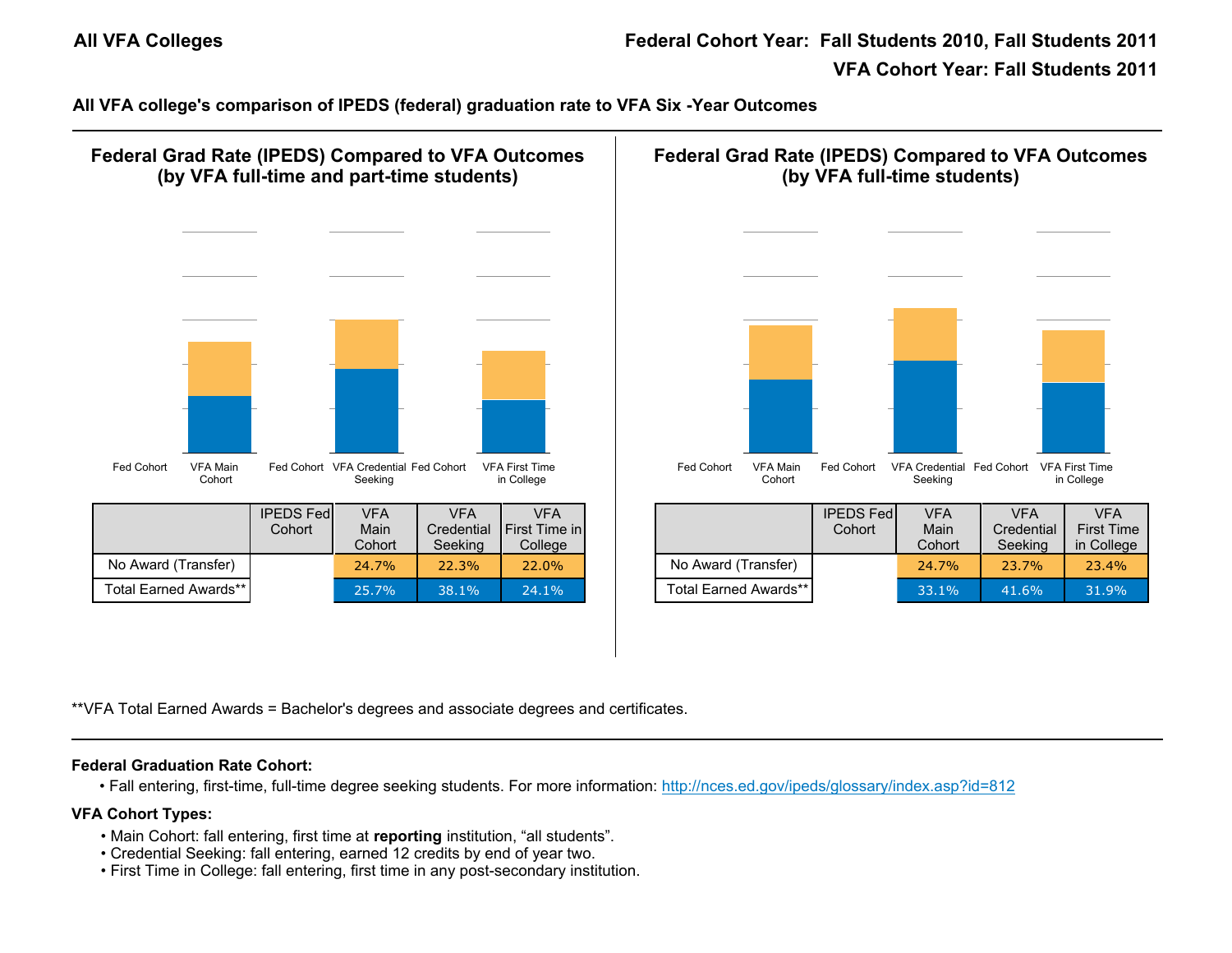# **Career & Technical Education Profile**

*These data represent the college's CREDIT and NON-CREDIT CTE enrollment and completions for the: 2014-15 and 2015-16. CREDIT CTE completions, are sourced from IPEDs.*

# **Career & Technical Education (CTE) Measures**

# **CTE Profile**

# **Credit**



**About the CTE Profile**

The CTE Profile provides the college's most recently available CTE enrollment and completions data (for both credit and non-credit CTE offerings). This information provides context about the college's CTE. It is not based on a cohort of students.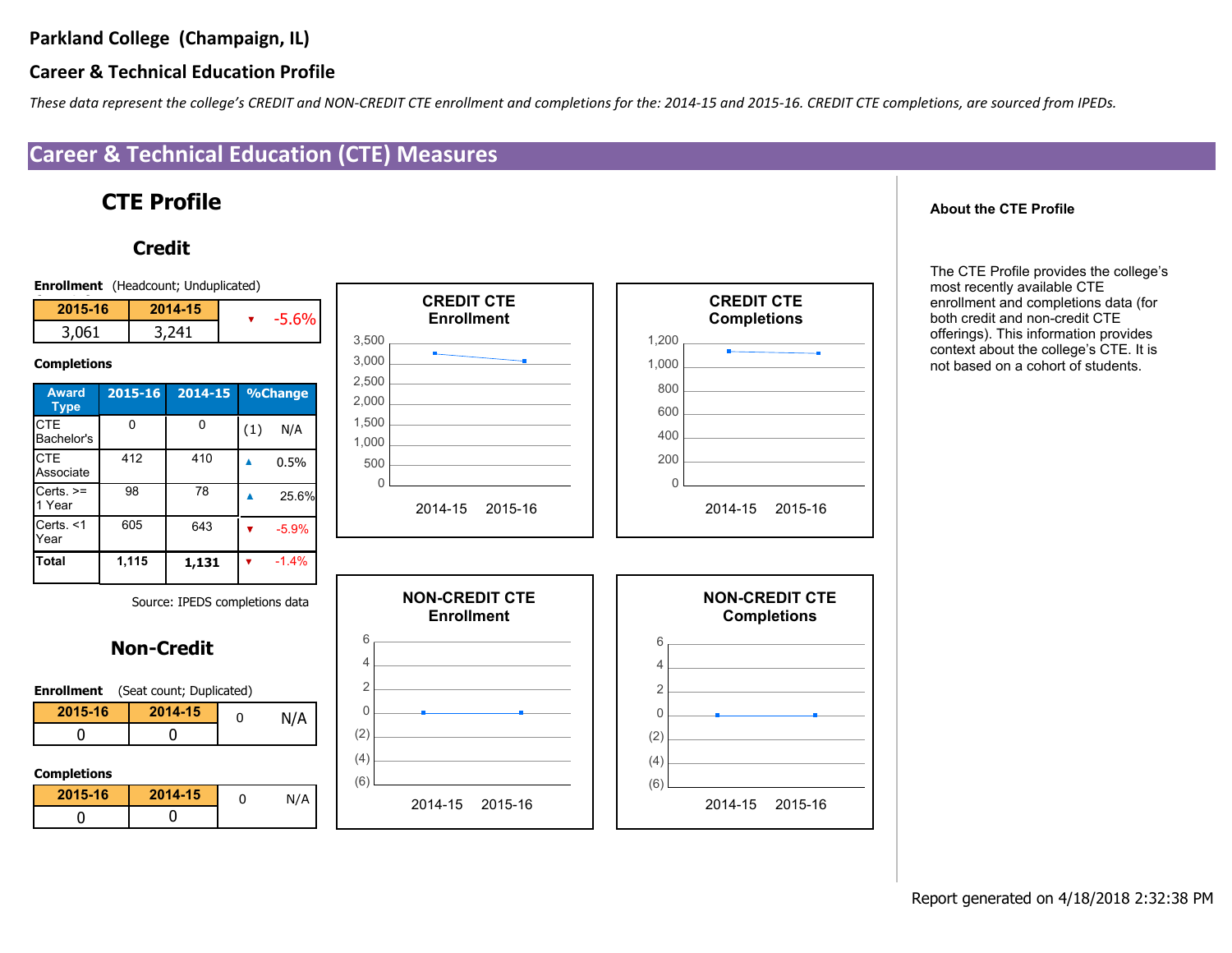## **Career & Technical Education Cohort Outcomes (CTE Students Completed/Left in 2014-15)**

*These data represent students that took CTE at the college, exited the college in the 2014-15 academic year, and their outcomes upon exiting the college with a CTE credential or a significant CTE experience (earned 7 CTE credit hours or received 180 contact hours of CTE instruction).*

# **Career & Technical Education (CTE) Measures**

# **CTE Completer/Leaver Cohort & Outcomes**

**CTE Completer/Leaver Cohort**

| <b>Total Credit Completers/Leavers</b> | 1,568 |
|----------------------------------------|-------|
| Awarded Associate Degree               | 393   |
| <b>Completed Certificate</b>           | 586   |
| Left with No Award                     | 589   |
| Non-Credit Completers/Leavers          |       |

| <b>Completers/Leavers with Prior Awards</b> |                            |                 |                           |  |  |
|---------------------------------------------|----------------------------|-----------------|---------------------------|--|--|
|                                             | Prior Bachelor's or Higher | Prior Associate | <b>Total Prior Awards</b> |  |  |
| <b>Total Credit Cohort</b>                  | 40 (02.6%)                 | 37 (02.4%)      | 77 (04.9%)                |  |  |
| <b>Awarded Associates</b>                   | 15 (03.8%)                 | 13 (03.3%)      | $28(07.1\%)$              |  |  |
| <b>Completed Certificate</b>                | 16 (02.7%)                 | 14 (02.4%)      | 30 (05.1%)                |  |  |
| Left with No Award                          | $9(01.5\%)$                | $10(01.7\%)$    | 19 (03.2%)                |  |  |
| Non-Credit Cohort                           | 0 N/A                      | $0$ N/A         | 0 N/A                     |  |  |

#### **Industry Recognized Credentials of Completers/Leavers**

| <b>Total Credit Completers/Leavers</b> | $0(00.0\%)$   |
|----------------------------------------|---------------|
| <b>Awarded Associate Degree</b>        | $N/A$ (00.0%) |
| <b>Completed Certificate</b>           | $N/A$ (00.0%) |
| Left with No Award                     | $N/A$ (00.0%) |
| Non-Credit Completers/Leavers          | 0 N/A         |

#### **Licensure Exam Pass Rate of Completers/Leavers**

|                            | Passed | Attempted | Pass Rate  |
|----------------------------|--------|-----------|------------|
| <b>Total Credit Cohort</b> |        |           | $N/\Delta$ |
| <b>Awarded Associate</b>   | N/A    | N/A       | N/A        |
| Completed Certificate      | N/A    | N/A       | N/A        |
| Left with No Award         | N/A    | N/A       | N/A        |
| Non-Credit Cohort          |        |           | N/A        |

#### **Median Wage Growth of Completers/Leavers**

|                              | Wage Prior | Wage Post | Change      |
|------------------------------|------------|-----------|-------------|
| <b>Total Credit Cohort</b>   |            |           | \$0 N/A     |
| <b>Awarded Associate</b>     | N/A        | N/F       | $N/A$ $N/A$ |
| <b>Completed Certificate</b> | N/A        | N/A       | N/A N/A     |
| Left with No Award           | N/A        | N/A       | $N/A$ $N/A$ |
| Non-Credit Cohort            | \$0        | \$0       | \$0 N/A     |

#### **Education and Earnings of Completers/Leavers**

|                            | \$49,200 or<br>more | $$35.000 -$<br>\$49,199 | $$25.000 -$<br>\$34,999 | $$20.000 -$<br>\$24,999 | $$15,000 -$<br>\$19,999 | $$1 - $14,999$ | Enrolled in<br>Education | Unemployed<br>/Unknown |
|----------------------------|---------------------|-------------------------|-------------------------|-------------------------|-------------------------|----------------|--------------------------|------------------------|
| <b>Total Credit Cohort</b> | $0(00.0\%)$         | $0(00.0\%)$             | $0(00.0\%)$             | $0(00.0\%)$             | $0(00.0\%)$             | $0(00.0\%)$    | $0(00.0\%)$              | $0(00.0\%)$            |
| Associate                  | $N/A$ (00.0%)       | $N/A$ (00.0%)           | $N/A$ $(00.0\%)$        | $N/A$ $(00.0\%)$        | $N/A$ $(00.0\%)$        | $N/A$ (00.0%)  | $N/A$ $(00.0\%)$         | $N/A$ $(00.0\%)$       |
| Certificate                | $N/A$ (00.0%)       | $N/A$ (00.0%)           | $N/A$ (00.0%)           | $N/A$ (00.0%)           | $N/A$ (00.0%)           | $N/A$ (00.0%)  | $N/A$ (00.0%)            | $N/A$ (00.0%)          |
| Left No Award              | $N/A$ (00.0%)       | $N/A$ (00.0%)           | $N/A$ (00.0%)           | $N/A$ (00.0%)           | $(00.0\%)$              | $N/A$ (00.0%)  | N/A (00.0%)              | $N/A$ (00.0%)          |
| Non-Credit Cohort          | 0 N/A               | 0 N/A                   | 0 N/A                   | 0 N/A                   | 0 N/A                   | 0 N/A          | N/A                      | 0(N/A)                 |

## **CTE Completer/Leaver Cohort**

The CTE Cohort is made up of students that took CTE at the college (credit or non-credit CTE) and either earned a formal award in CTE [completers] or left the college with a significant CTE experience – having earned 7 CTE credits or having received 180 contact hours of CTE instruction [leavers].

### **About CTE Outcomes**

For the CTE Completer/Leaver Cohort, the VFA then reports these students' outcomes after the CTE experience (post-collegiate).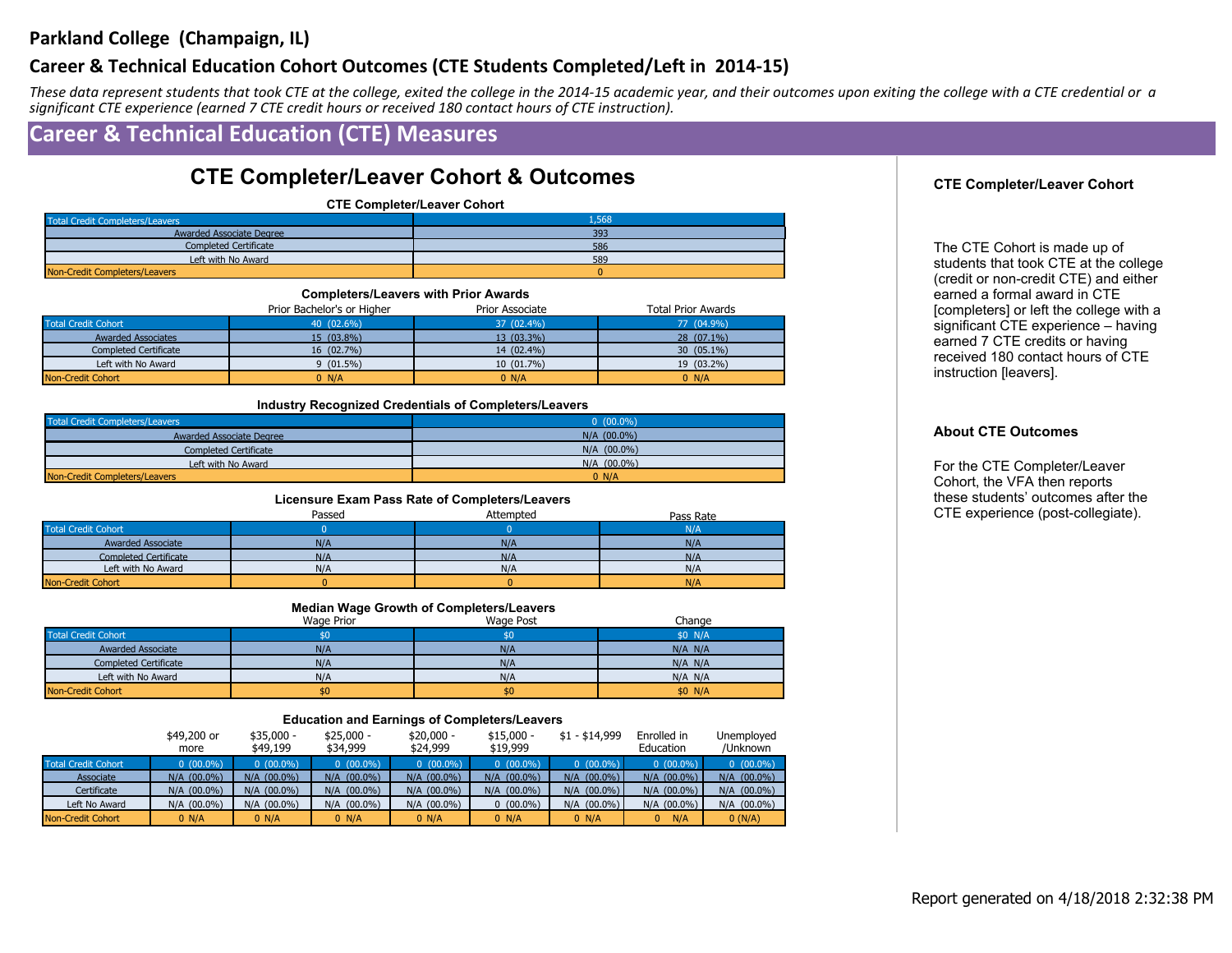## **Career & Technical Education Cohort (CTE Students Completed/Left in 2014-15)**

*These data represent students that took CREDIT CTE at the college, exited the college in the 2014-15 academic year, and their outcomes upon exiting the college with a CTE credential or a significant CTE experience (earned 7 CTE credit hours or received 180 contact hours of CTE instruction).*

*At present, the VFA provides graphical data for the CREDIT CTE measures but not for the NON-CREDIT CTE measures. The variances in how colleges track NON-CREDIT CTE and the lack of data available on NON-CREDIT CTE are challenges for many colleges. Therefore there is not enough NON-CREDIT CTE data to display appropriately using graphics.*

# **Credit Career & Technical Education (CTE) Measures**